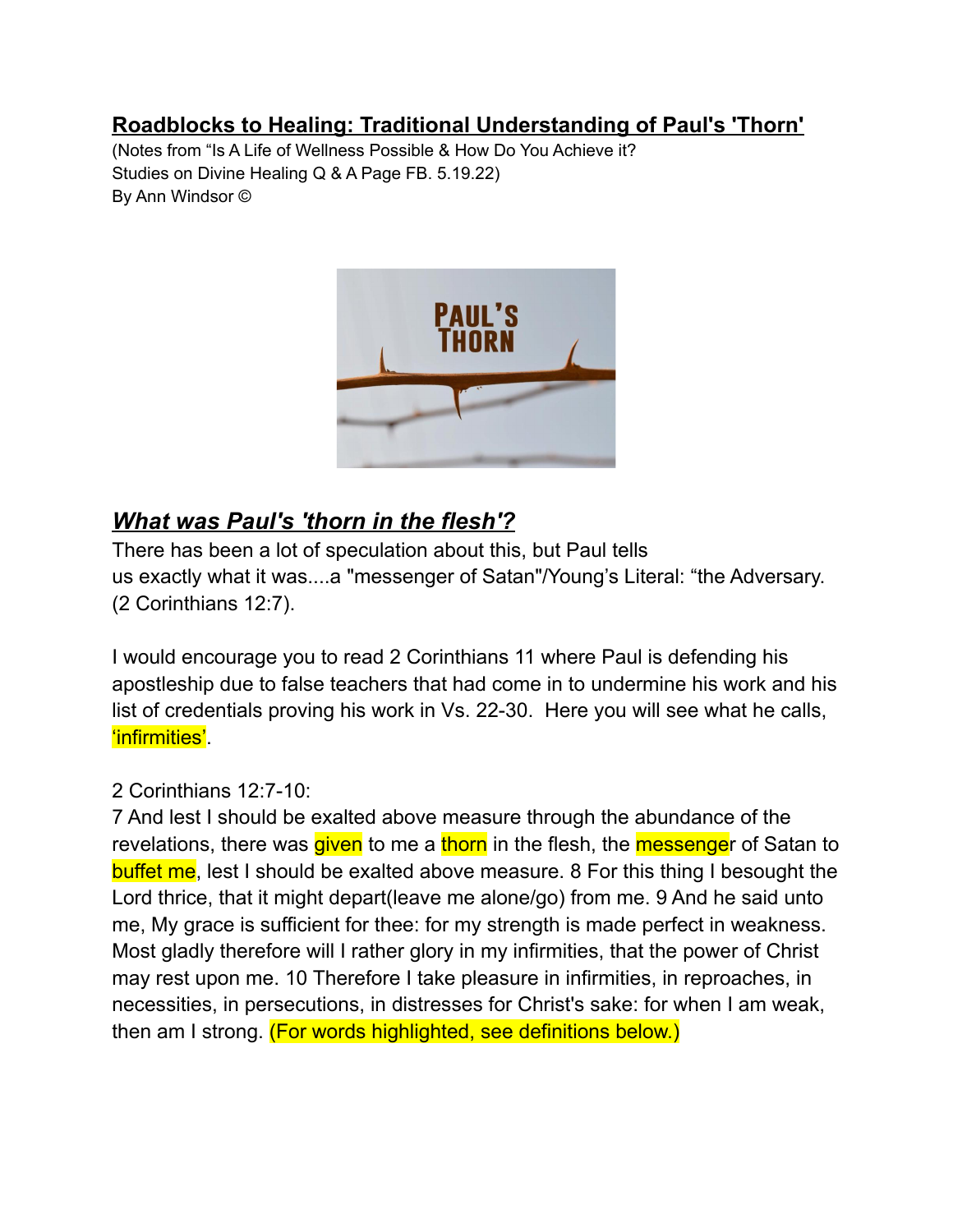Nowhere in the New Testament does this word messenger or angel (angelos in the Greek) ever refer to sickness or disease. It always refers to sentient, living beings (usually angels, but sometimes humans).

Paul did not use a Greek word for sickness or disease in this verse. He specifically used the Greek word for 'angel', and he told us that it was a demonic angel, a messenger of Satan.

Notice in the passage above that Paul did not ask God to heal him, he asked God to take away (aphistemi) the 'thorn'. There is a big difference.

This is the same Greek word that is used in Acts 12:10 when the angel 'departed' (aphistemi), from Peter.

In all of the 15 other occurrences of this word in the Greek New Testament it is never used in reference to sickness or healing (see Luke 2:37, 4:13, 8:13, 13:27, Acts 5:37, 38, 15:38, 19:9, 22:29, 1 Timothy 4:1, 6:5, 2 Timothy 2:19, and Hebrews 3:12).

Paul wasn't asking for a sickness to be healed, he was asking God to take away this demonic harassment. Nowhere in the New Testament is there even a single example of anyone pleading with God to heal them.

Jesus never plead with God to heal anyone.

The apostles never did.

No one ever plead with Jesus to heal them.

This is not how healing works….pleading for God to come and heal, and this is never how Paul healed anyone in the New Testament.

Paul was not pleading for a healing!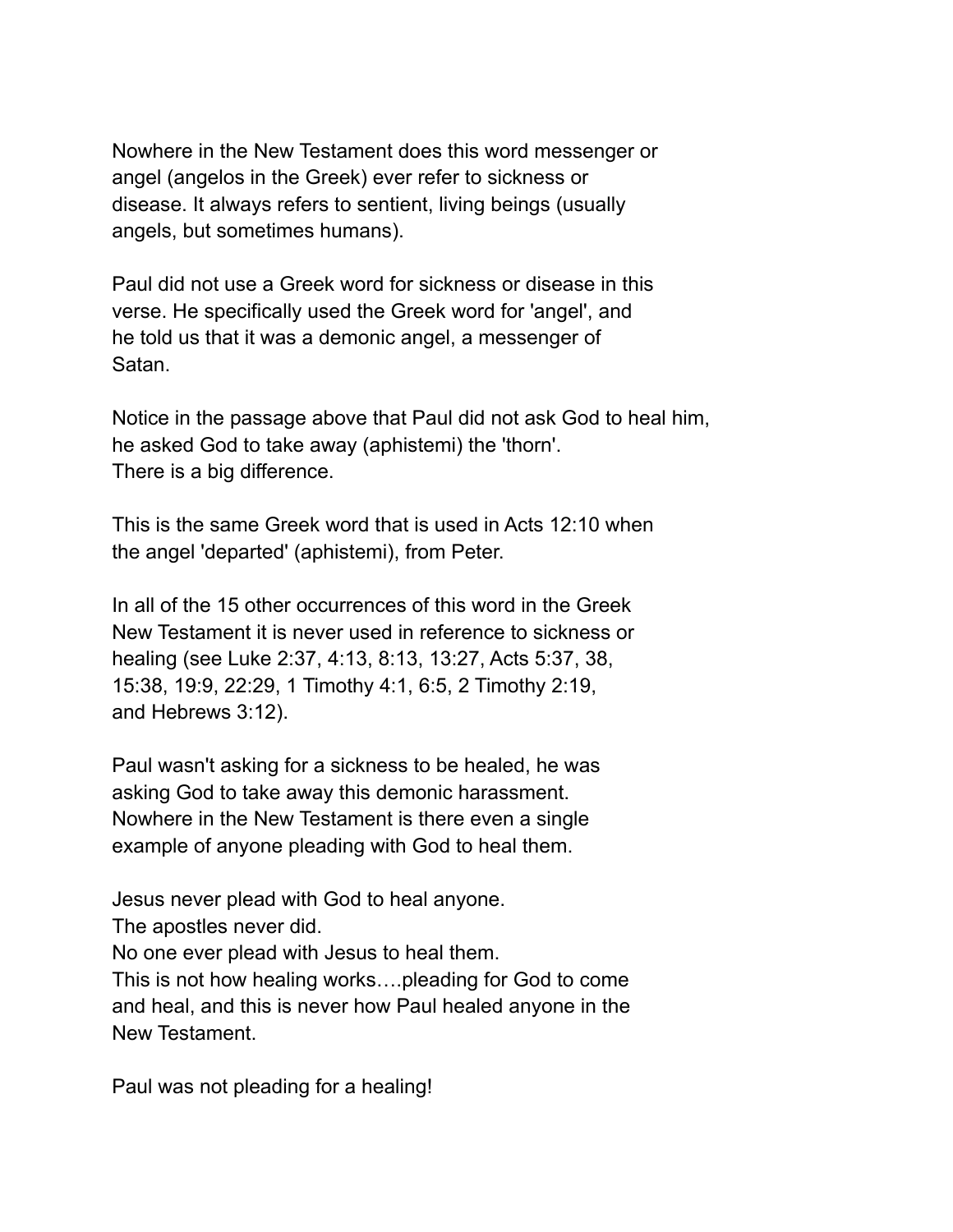He was pleading to be delivered from persecutions and hardships.

Demons are personalities just as people are, except that they do not have their own physical bodies.

Paul specifically said that his 'thorn' was a demon which was bringing suffering upon him everywhere he went, which is exactly the same way that a 'thorn' in the flesh is used everywhere else in Scripture. It has nothing to do with sickness or disease.

When we read the book of Acts and all of Paul's letters, it is easy to see that it was never a part of Paul's doctrine or teachings that sickness is a 'thorn in the flesh' to be patiently endured.

God strengthened Paul to complete his ministry in spite of this demonic harassment. Paul grew in grace and understanding of how to deal with demonic spirits. This can be seen in comparing 2 Corinthians to Ephesians 6:10-19. Second Corinthians was written 5 years before Ephesians. At that time Paul had not received his understanding recorded in Ephesians 6 about the levels of demonic powers and how to deal with them: "For we wrestle not with flesh and blood, but with principalities, with powers, with the rulers of the darkness of this world, with wicked spirits in heavenly places, therefore take unto you the whole armor of God…..".

Paul's conversion: 33/34 AD Paul's vision: 41 AD Corinthians written: 55 AD Ephesians written: 62 AD

\*\*\*\*\*\*\*\*\*\*\*\*\*\*\*\*\*\*\*\*\*\*\*\*\*\*\*\*\*\*\*

Word Definitions: **Infirmities:** Strong's G769 Gk astheneia Lacking strength (this is not a lack of strength caused by sickness but by labors in the Gospel with the accompanying hardships.)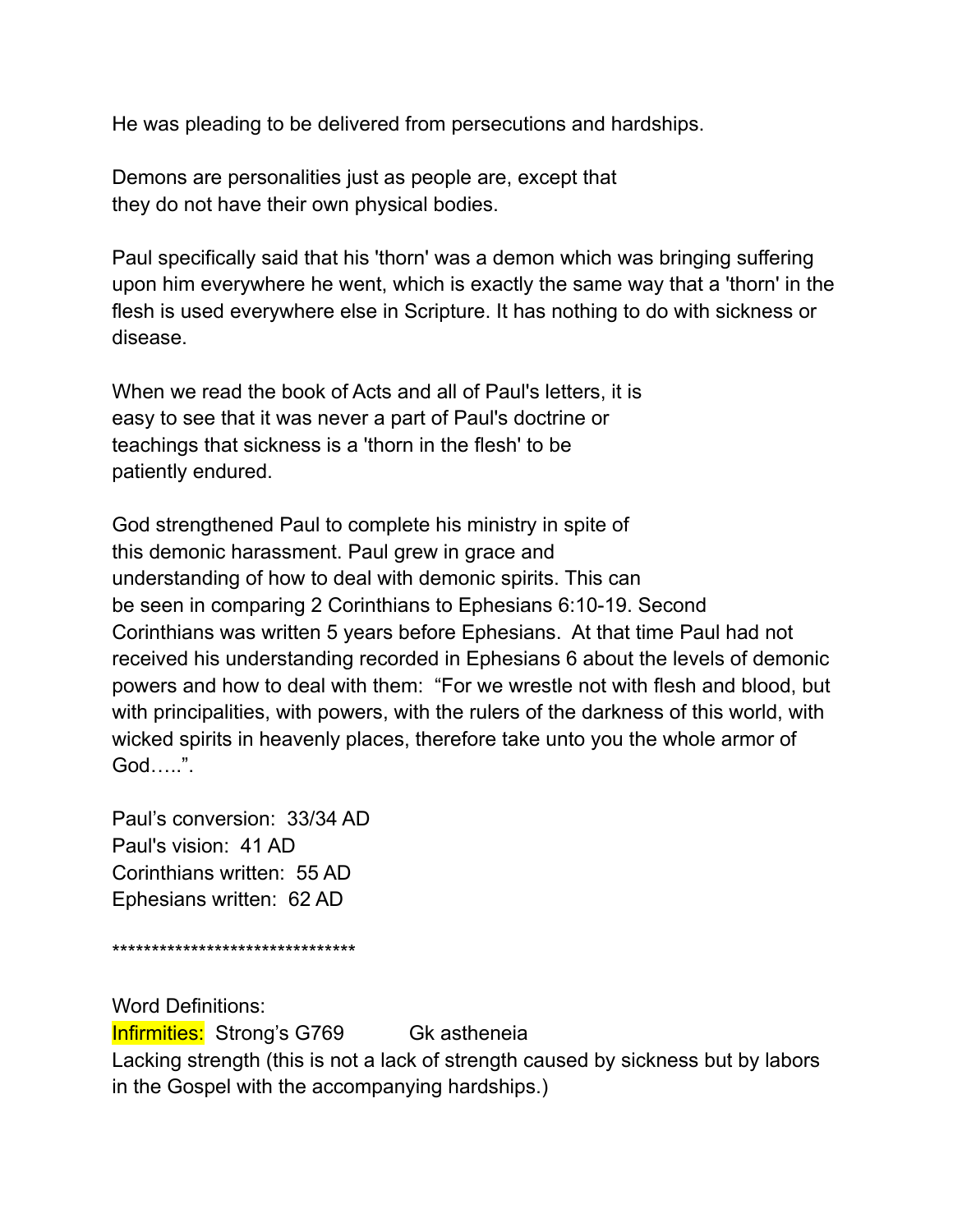## Given: Strong's G1325 Gk didomi

This word has various meanings according to context. One: Paul wanting to give himself to the mob at Ephesus, Acts 19:31.

Some versions:

The Living Bible: "I was given a PHYSICAL condition to prick my pride." (We can see where the idea of a physical infirmity comes from when reading various versions)

Message: "I was given a handicap to keep me in touch with my limitations." (The intent here could mean a physical infirmity or opposition/persecution.)

NIV: "To keep me from being conceited, to torment me."

Amplified: "To rack, buffet, harass"

Bible versions contribute greatly to a 'physical ailment' interpretation.

## Thorn: Strong's G4647 Gk skolops

A point to prick with; a splinter; a sharp stake; to pierce my flesh - a constant bodily ailment or infirmity. (Again, this meaning has been applied primarily to a 'bodily ailment or infirmity rather than persecutions, harassment etc.)

Old Testament use of 'thorn':

#### Numbers 33:25

but if ye will not drive out the inhabitants of the land from before you; then it shall come to pass, that those which ye let remain of them shall be pricks in your eyes, and thorns in your sides, and shall vex you in the land wherein ye dwell.

Joshua 23:13

Know for a certainty that the LORD your God will no more drive out any of these nations from before you; but they shall be snares and traps unto you, and scourges in your sides, and thorns in your eyes, until ye perish from off this good land which the LORD your God hath given you.

Messenger: Strong's G32 Gk angelos

An angel, an envoy sent by God, man or Satan.

(For some reason this is automatically interpreted to be a messenger from Satan sent by God! Compare this with James 1: God is light and in Him is no darkness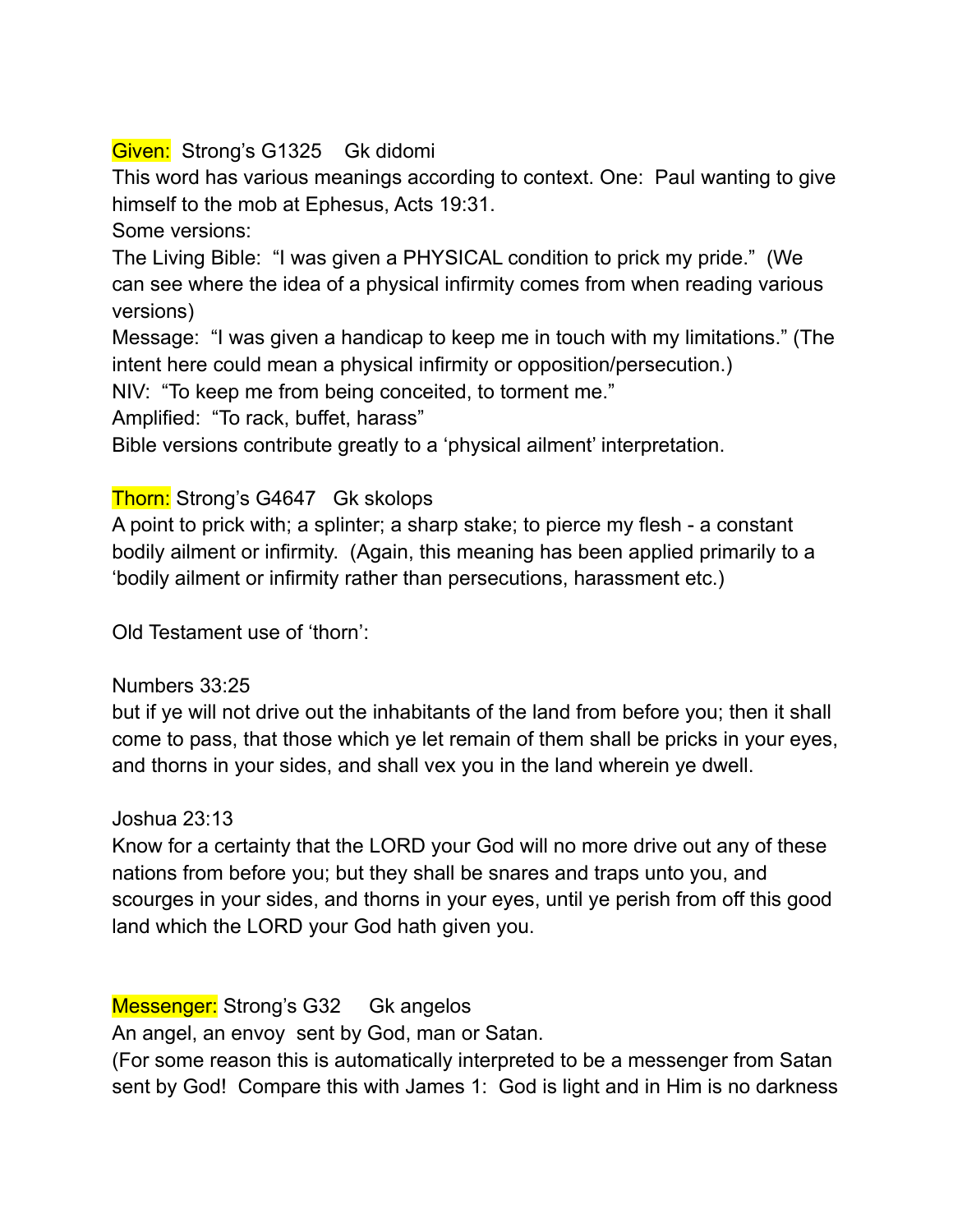at all. Let no man say when he is tempted that he is tempted of God, for God tempts no man with evil.)

Buffet: Strong's G2852 Gk kolaphiza

To strike with the fist; maltreat with violence; insults; insolent language

Here is a list of Paul's persecutions:

Paul's persecutions::

Paul's first persecution is described in Acts 9:

Act 9:22 But Saul increased the more in strength, and confounded the Jews which dwelt at Damascus, proving that this is very Christ.

Act 9:23 And after that many days were fulfilled, the Jews took counsel to kill him:

Antioch of Pisidia:

Act 13:45 But when the Jews saw the multitudes (that came to hear Paul's message), they were filled with envy, and spake against those things which were spoken by Paul, contradicting and blaspheming.

Act 13:50 But the Jews stirred up the devout and honourable women, and the chief men of the city, and raised persecution against Paul and Barnabas, and expelled them out of their coast.

Iconium:

Act 14:1 And it came to pass in Iconium, that they went both together into the synagogue of the Jews, and so spake, that a great multitude both of the Jews and also of the Greeks believed.

Act 14:2 But the unbelieving Jews stirred up the Gentiles, and made their minds evil affected against the brethren.

Paul moves on to Lystra where he heals a lame man.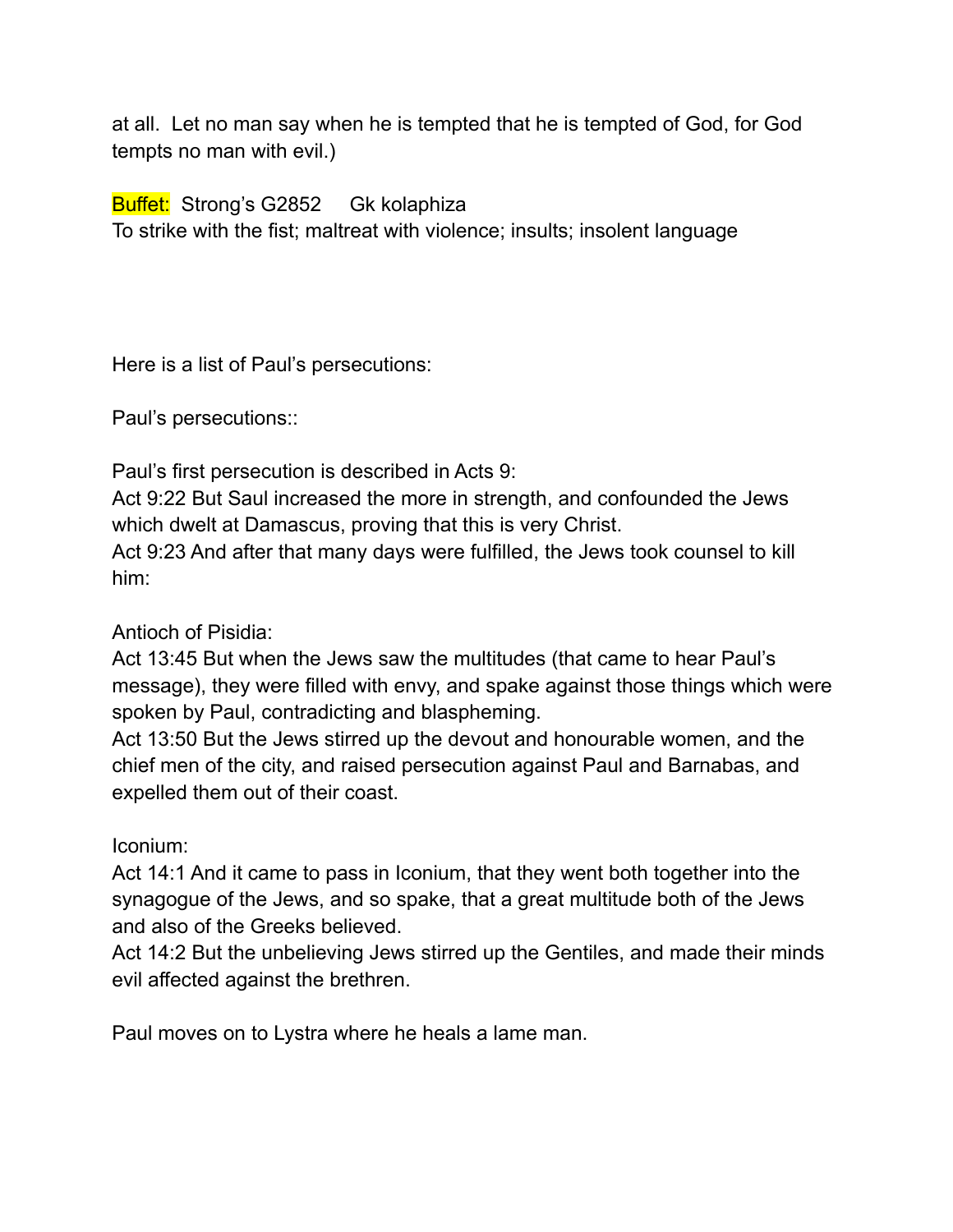Act 14:19 And there came thither certain Jews from Antioch and Iconium, who persuaded the people, and, having stoned Paul, drew him out of the city, supposing he had been dead.

(The city of Lystra is noteworthy for being the probable home of Timothy, Paul's young protégé (Acts 16:1). Lystra was located in Asia Minor in the area now known as Turkey. Lystra was about a day's journey (20 miles) from Iconium, another city Paul visited. 2 Cor. 1:8-9: 8 For we would not, brethren, have you ignorant of our trouble which came to us in Asia, that we were pressed out of measure, above strength, insomuch that we despaired even of life: 9 But we had the sentence of death in ourselves, that we should not trust in ourselves, but in God which raiseth the dead. (STRONGS G610: apokrima, an answer - akin to No. 1, denotes a judicial "sentence," 2Cr 1:9, AV, and RV, margin, or an "answer" (RV, text), an answer of God to the Apostle's appeal, giving him strong confidence. In an ancient inscription it is used of an official decision.) Acts 14:19b&20: having stones Paul, they drew him out of the city supposing he had been dead. However, as the disciples stood around about him, he rose up, and came into the city; and the NEXT DAY he departed with Barnabas to Derbe.

## Return trip:

Act 15:1 And certain men which came down from Judaea taught the brethren, and said, Except ye be circumcised after the manner of Moses, ye cannot be savedAct 15:2 When therefore Paul and Barnabas had no small dissension and disputation with them, they determined that Paul and Barnabas, and certain other of them, should go up to Jerusalem unto the apostles and elders about this question.

#### Jerusalem:

Act 15:5 But there rose up certain of the sect of the Pharisees which believed, saying, That it was needful to circumcise them, and to command them to keep the law of Moses.

Act 16:20 And brought them to the magistrates, saying, These men, being Jews, do exceedingly trouble our city, Act 16:21 And teach customs, which are not lawful for us to receive, neither to observe, being Romans. Act 16:22 And the multitude rose up together against them: and the magistrates rent off their clothes, and commanded to beat them. (Paul & Silas in prison)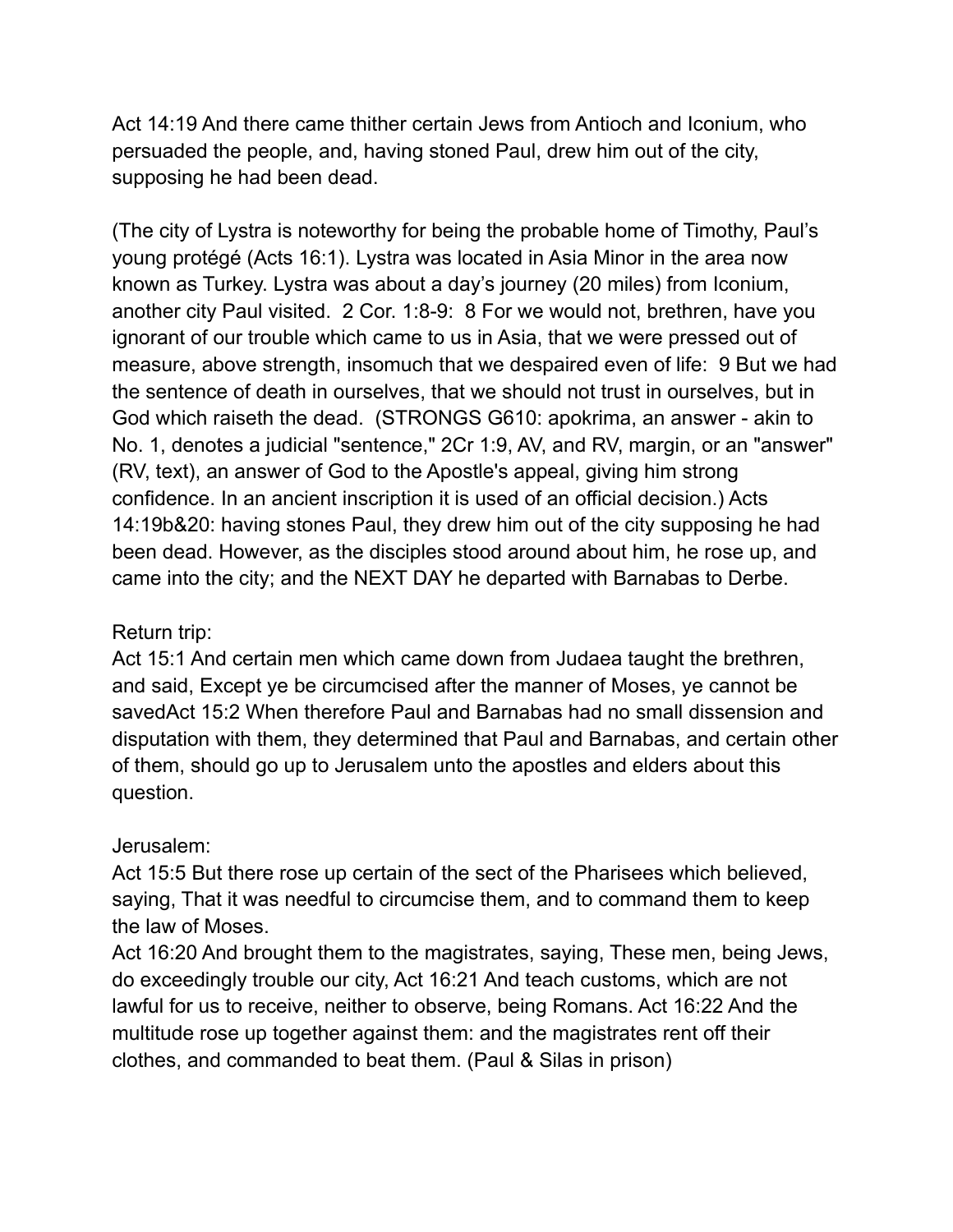#### Thessalonica:

Act 17:5 But the Jews which believed not, moved with envy, took unto them certain lewd fellows of the baser sort, and gathered a company, and set all the city on an uproar, and assaulted the house of Jason, and sought to bring them out to the people.

## Berea:

Act 17:13 But when the Jews of Thessalonica had knowledge that the word of God was preached of Paul at Berea, they came thither also, and stirred up the people.

Corinth: after preaching 1 ½ yrs., Judaizers appear:

Act 18:12 And when Gallio was the deputy of Achaia, the Jews made insurrection with one accord against Paul, and brought him to the judgment seat,

# Ephesus:

Paul goes on preaching and eventually winds up at Ephesus. At first he preaches in the synagogues but eventually is forced out and disputes instead in the school of Tyrannus. Eventually everyone in Asia has heard of his message, so much so that the idol crafters begin fearing for their jobs and decided to start a riot. Act 19:29 And the whole city was filled with confusion: and having caught Gaius and Aristarchus, men of Macedonia, Paul's companions in travel, they rushed with one accord into the theatre.

Greece and there again religious Jews wish him harm:

Act 20:3 And there abode three months. And when the Jews laid wait for him, as he was about to sail into Syria,

## Jerusalem:

Act 21:27 And when the seven days were almost ended, the Jews which were of Asia, when they saw him in the temple, stirred up all the people, and laid hands on him, Act 21:28 Crying out, Men of Israel, help: This is the man, that teacheth all men everywhere against the people, and the law, and this place: and further brought Greeks also into the temple, and hath polluted this holy place. Act 21:29 (For they had seen before with him in the city Trophimus an Ephesian, whom they supposed that Paul had brought into the temple.) Act 21:30 And all the city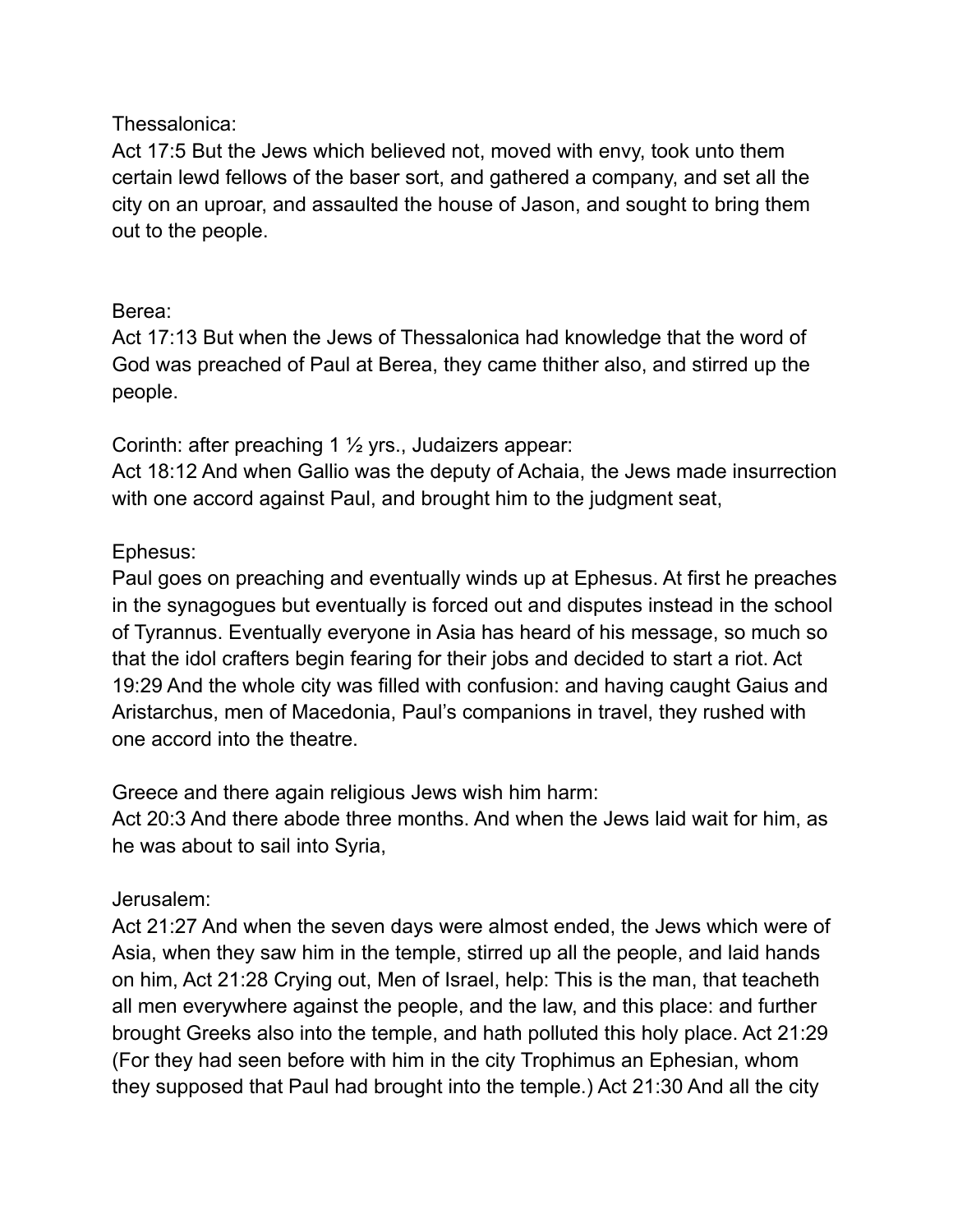was moved, and the people ran together: and they took Paul, and drew him out of the temple: and forthwith the doors were shut.

Act 21:31 And as they went about to kill him, tidings came unto the chief captain of the band, that all Jerusalem was in an uproar.

Here religious Jews from Asia (they had heard his preaching abroad although he was not preaching in Jerusalem) are leading a mob to kill Paul due to past teachings against the law. Paul is saved by the Roman authorities, but the Jews keep plotting to kill him. The form pacts (Acts 23:12). They draw up plans (Acts 23:15). They influence the Romans to keep Paul imprisoned (Acts 24:27). They attempt to get Roman authorities to go along with murder (Acts 25:2-3).

Paul is bound by the Romans for 4 years, not due to Roman law, but because the Jews wished him bound. Unwritten in Acts is Paul's subsequent meeting with Nero, Nero's plan to scapegoat the Christians for a fire in Rome, and Paul's execution on false charges.

In 2 Corinthians 1:8, he said that 'in Asia he despaired of life'. He is referring to the time that he was stoned and left for dead. He goes on to say that he 'had a sentence of death', Vs 9.

"But we had the sentence of death in ourselves, that we should not trust in ourselves but in God Who raises the dead."

The phrase, 'sentence of death' doesn't seem to be compatible with the phrase, 'we trust in the God Who raises the dead'. A sentence of death seems a finality.

Another word you find in Vine's Dictionary for this word, 'sentence' is ANSWER. Let's read this verse again and insert 'answer':

"We had the ANSWER to death within ourselves….."

Paul did rise up, went into the city and was found on the road traveling the next day. It appears the 'ANSWER' answered! Even though he was stoned, Paul knew within himself that he had not yet finished his race/course and he trusted that God would raise him up.